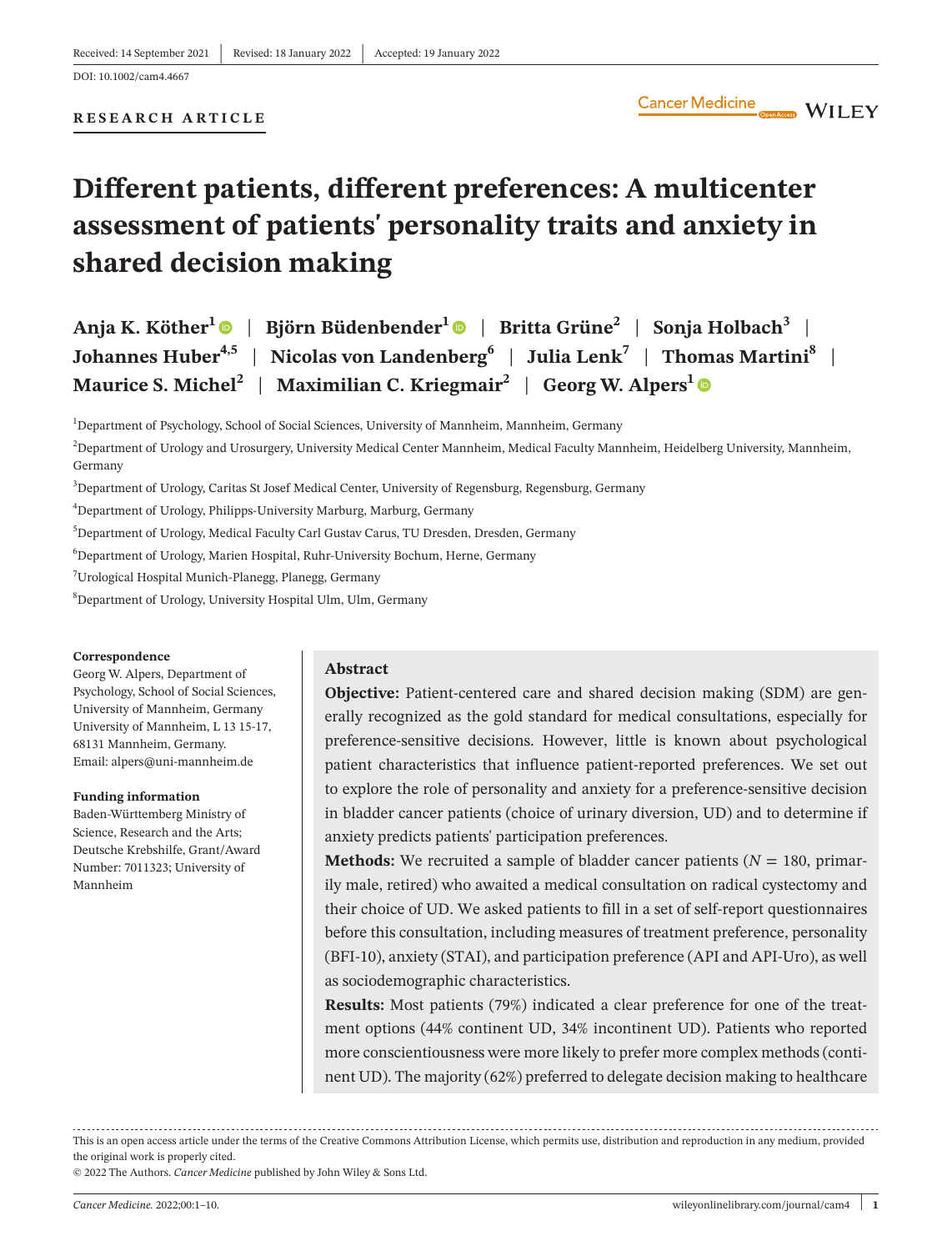professionals. A substantial number of patients reported elevated anxiety (32%), and more anxiety was predictive of higher participation preference, specifically for uro-oncological decisions ( $\beta$  = 0.207, *p* < 0.01).

**Conclusions:** Our findings provide insight into the role of psychological patient characteristics for SDM. Aspects of personality such as conscientiousness influence treatment preferences. Anxiety contributes to patients' motivation to be involved in pertinent decisions. Thus, personality and negative affect should be considered to improve SDM.

#### **KEYWORDS**

behavioral science, ethical considerations, psychosocial studies, urological oncology

# **1** | **BACKGROUND**

Patient-centered care and shared decision making (SDM) are nowadays generally recognized as the gold standard for medical consultations. SDM is a collaborative approach to communication in which physicians and patients interact as partners in the decision making process. $^1$  In SDM, physicians support patients in achieving an informed treatment preference by incorporating patient preferences and values in the discussion.<sup>2</sup> The goal of SDM is to identify the treatment option with the best benefit-harm ratio for the individual patient while providing the best alignment with their preferences. This makes SDM especially relevant for preference-sensitive decisions, that is, decisions with equivalent treatment options or similar benefit-harm ratios but different consequences for patients.<sup>3</sup> Such preferencesensitive decisions are particularly common in oncology.

Patient preferences are likely to be influenced by psychological characteristics such as anxiety or personality traits.<sup>4,5</sup> However, for SDM, there is a substantial lack of available information on how patient's psychological characteristics influence patient-reported preferences (i.e., treatment preference and participation preference).

# **1.1** | **Anxiety and SDM**

Awareness of the emotional needs of cancer patients has steadily increased. Nevertheless, many oncological patients experience emotional distress.<sup>6</sup> In uro-oncological samples, about 30% of patients typically report elevated anxiety levels.<sup>7</sup> While recent studies have established a link between negative affect and adverse decision outcomes, $7,8$  an association between negative affect and participation preference has not been demonstrated.<sup>9</sup> Moreover, the influence of anxiety on treatment preferences has not been examined thoroughly.

In general, high levels of anxiety may impair decision making capacity<sup>10,11</sup> and alter risk appraisal.<sup>12</sup> In recent

research, during the COVID-19 pandemic, we found that anxiety can increase participation preference when individuals are asked about a specific condition relevant to them.<sup>13</sup> This aligns with literature on anxiety-related coping styles in oncology. $14$  Anxiety typically activates worries and rumination. In an attempt to re-establish a feeling of control, patients may express a stronger preference for participation to address disease-related concerns in the consultation. However, more evidence is needed to fully understand which impact anxiety has on patients' preference for active participation in decision making.

#### **1.2** | **Personality and SDM**

Several studies have addressed the role of personality traits in the clinical setting,<sup>15,16</sup> and personality traits have previously been linked to uro-oncological treatment and decision making outcomes.<sup>7,17</sup> The most fruitful approach to describe facets of personality is the five-factor model,<sup>18</sup> which defines five global domains of personality: openness to experience, conscientiousness, extraversion, agreeableness, and neuroticism. Individuals with high openness are typically autonomous, physically active, and willing to take risks. Conscientiousness is linked to selfdiscipline and focus.<sup>18</sup> We expected personality traits to impact patients' treatment preferences. As personality reflects communicative tendencies, we also expected it to be relevant for the decision-making interaction.<sup>5</sup> However, due to a lack of literature on the association between personality and participation preference, we refrained from establishing directed hypotheses.

# **1.3** | **Decision context**

Research indicates that cancer patients' participation preference is not very stable across time<sup>19</sup> and may vary,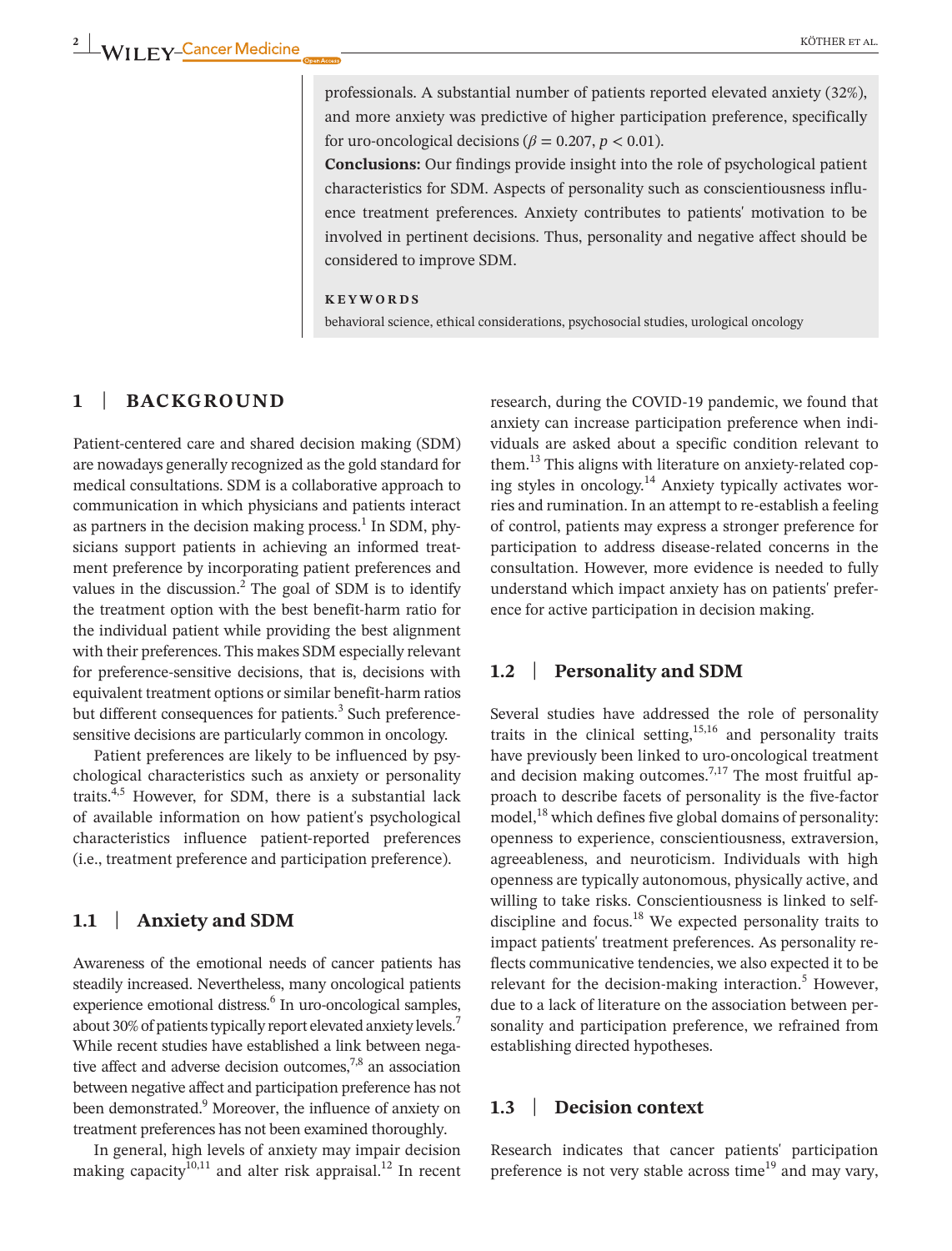depending on the context patients are asked about.<sup>13</sup> Thus, it is crucial to re-evaluate patients' participation preferences for specific decision contexts.

# **1.4** | **Urinary diversion after radical cystectomy**

A prime example of a preference-sensitive decision context is the decision on the type of urinary diversion (UD) after radical cystectomy, the standard treatment in patients with muscle-invasive bladder cancer.<sup>20,21</sup> During radical cystectomy, the patient's bladder is removed, and a new urinary diversion (UD) needs to be created. There are several methods of UD in two main categories: continent vs. incontinent  $UD<sup>22</sup>$  Both offer satisfiable quality of life and long-term functionality, and most patients who undergo radical cystectomy are eligible for either one.<sup>20,21</sup>

Each method has significant consequences for the patient and comes with specific advantages and disadvantages. $20-22$  The construction of an incontinent UD is less invasive and generally associated with a shorter operative time. $20,22$  However, due to the necessity of an external stoma and urine collection device, it comes with severe changes in body image, which may impair patients. $20,22$ On the other hand, continent UD requires a lengthier operation, entails a greater risk for nocturnal urinary incontinence, and involves an extensive rehabilitation process that patients need to follow conscientiously. Yet, this intervention provides patients to be independent of external stoma devices $20,22$ 

While there is comprehensive literature and consensus on relevant medical factors that influence how suitable each method is for a patient,<sup>22</sup> a good fit likely depends on psychological characteristics.21,22 However, the relationship between psychological patient characteristics (i.e., five-factor personality traits and anxiety) and patientreported preferences has not been researched extensively. Consequently, this makes bladder-cancer patients' choice for UD the ideal context to address these research gaps.

We aimed to explore the influence of psychological patient characteristics on patient-reported preferences in two ways: First, we aimed to explore differences in participation preference, anxiety, and personality traits for individuals who preferred continent vs. incontinent UD. Specifically, we expected lower openness to be associated with less complex treatment methods (incontinent UD) and less conscientious individuals to prefer treatments that require a less intense and rigorous personal contribution for rehabilitation (as in incontinent UD). Second, we aimed to explore correlates for uro-oncological decision making. Moreover, we expected anxiety to predict specific

participation preference but had no hypothesis on the effect's direction.

# **2** | **METHODS**

## **2.1** | **Participants**

We conducted a multicenter study at urology departments in six German hospitals. We recruited patients admitted for surgical consultation before radical cystectomy (September 2019 through July 2021). During the pre-treatment consultation, physicians, and patients typically decide on the most suitable type of UD. Data collection took place before a consultation preceding treatment. Participation was not reimbursed.

Patients were eligible to participate when they gave written informed consent and met the following inclusion criteria: age  $\geq$  18, proficiency in German. We obtained ethical approval for the study from the research ethics committee of the Medical Faculty of Mannheim of the University of Heidelberg (MA-2019-727N). We recruited a large convenience sample of  $N = 191$  patients. The majority (94.76%,  $N = 181$ ) completed all measures. Ten participants (5.24%) were considered non-completers and excluded from analyses due to substantial missing data (≥50%). One patient was excluded due to dementia diagnosis. The final sample was primarily male (75.6%) and elderly ( $M = 68.77$ , SD = 9.28; range 46 to 86).

#### **2.2** | **Data collection and measures**

Nurses identified eligible patients after their admission to the clinic, before the pre-treatment consultation. After giving informed consent, they were invited to fill in a survey while waiting for their consultation. The survey consisted of the following self-report questionnaires in the given order: sociodemographic characteristics, a short measure of personality (Big Five Inventory; BFI-10), $^{23}$  the State–Trait Anxiety Inventory  $(STAI)<sup>24</sup>$  patient-reported preference for UD, and patients' desire for autonomy in decision making (Autonomy Preference Index,  $API<sub>1</sub><sup>25</sup>$  followed by uro-oncological case vignettes,  $API-Uro^{26}$ ). In addition, we obtained further clinical information from the patients' electronic health records.

# 2.2.1 | Sociodemographic and medical variables

We collected sociodemographic characteristics (age, gender, education, occupational status, nationality,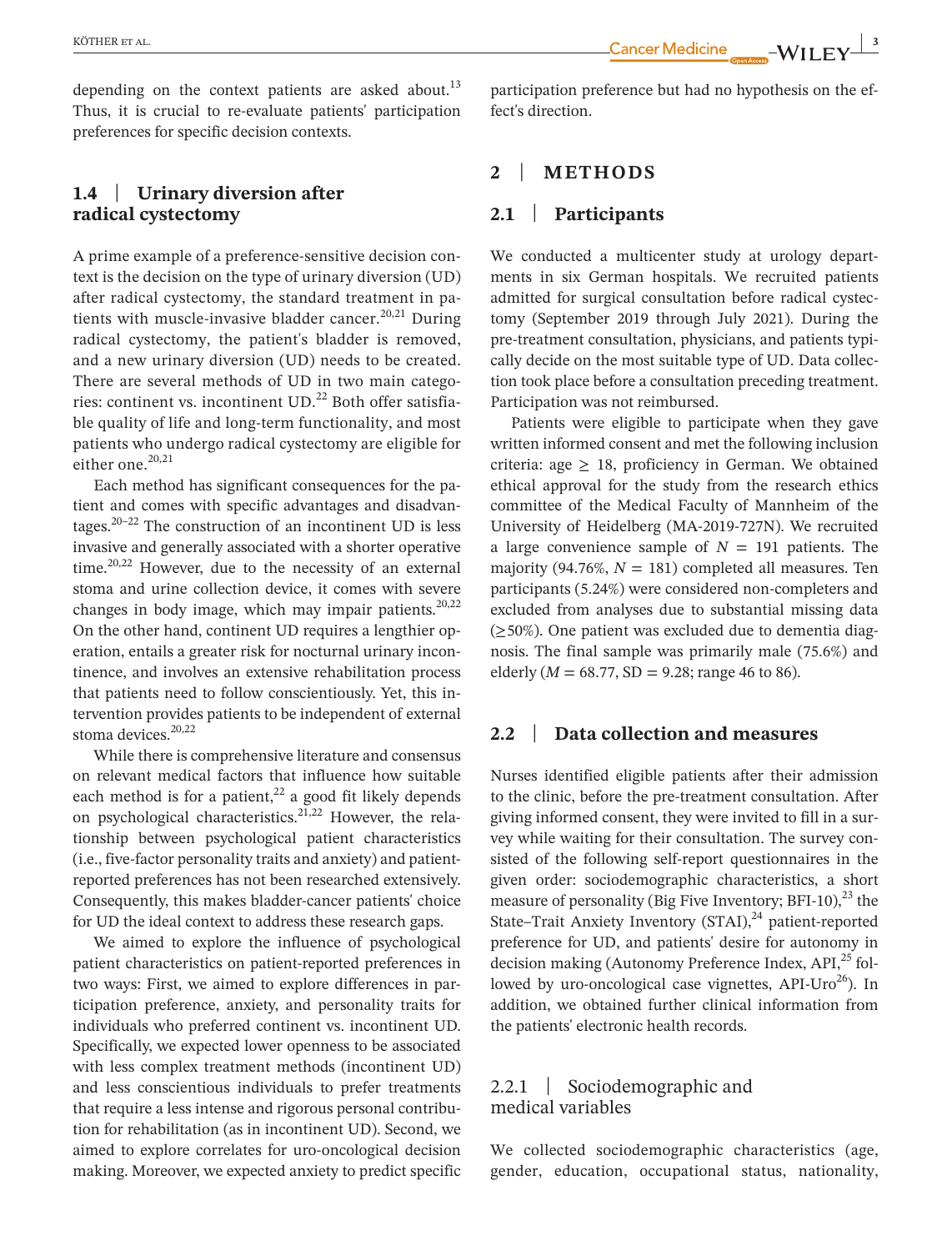marital status, offspring). In addition, we collected information on patients' tumor stage from their medical records.

# 2.2.2 | Patient-reported preference for UD

Patients were given a questionnaire asking them which method of UD they preferred. In the questionnaire, patients were informed that there are several different methods of UD which entail different possible advantages and disadvantages. They were then asked for an initial assessment of which of the four most common methods of UD they favored at that time (before their medical consultation): that is, orthotopic neobladder (continent), continent catheterizable pouch (continent), ileal-conduit (incontinent), or ureter skin fistula (incontinent). To ensure that patients fully understood the essence of each method, each one was illustrated with a picture and explained in a brief text. It was also clarified that patients' answers in the questionnaire represented only a first preference and were not a decision on their pending operation.

# 2.2.3 | Participation preference

To assess participation preference, we first asked patients to fill in the validated German version of the Autonomy Preference Index (API).<sup>25,27</sup> The API is a well-validated and commonly used self-report instrument. It consists of two subscales: information seeking (seven items;  $\alpha$  = 0.87) and generic decision making (API generic; four items;  $\alpha = 0.81$ ). Items are coded on a 5-point Likert scale, with response choices ranging from (0) "strongly disagree" to (4) "strongly agree." Items on the decision making subscale are inverted. Sum scores are calculated for both scales separately, with higher scores representing a stronger participation preference.

The two subscales were followed by the three original API case vignettes on upper respiratory tract illness, high blood pressure, and myocardial infarction. $27$  On these original API case vignettes, patients indicate nine different decisions (three for each vignette) who should make the corresponding decision on a 5-point Likert scale ranging from (1) "The physician alone" to (5) "The patient alone." On each item, scores of three indicated a preference for equally shared decisions. A maximum sum score of 45 indicates the highest possible patient desire for autonomy. In our sample, the scale's internal consistency was satisfying ( $\alpha = 0.78$ ).

Then, we assessed our primary outcome measure for participation preference: uro-oncological case vignettes  $(API-Uro)<sup>26</sup>$  The API-Uro consists of four vignettes, which

describe seven typical decisions that may occur during uro-oncological treatment. Patients indicate who should make the corresponding decision on a 5-point Likert scale from (1) "The physician alone" to (5) "The patient alone." Scores of three indicated a preference for equally shared decisions. A maximum sum score of 35 indicates the highest possible patient desire for autonomy. The internal consistency of the scale was satisfying ( $\alpha = 0.83$ ). We used the original API case vignettes to assess the validity of the urooncological case vignettes (API-Uro). The two measures correlated at *r* = 0.568, *p* < 0.01.

For better comparisons between the measures (API generic and API-Uro), we conducted linear transformations to a scale from 0 to 100. By referring to previous literature, $28,29$  we created a taxonomy for participation preference: Scores <40 indicate a preference for delegating decision making to the physician, and scores  $\geq 40$ indicate a preference for participation and autonomy in decision making.

# 2.2.4 | Anxiety

We measured anxiety with the German state version of the State–Trait Anxiety Inventory  $(STAI)$ ,  $^{24,30}$  a wellvalidated, reliable, and sensitive questionnaire. The scale consists of a 20-item scale ( $\alpha$  = 0.93). Patients are asked to report the intensity of their feelings at that moment on a 4-point Likert scale from (1) "not at all" to (4) "very much so." Sum scores range from 20 to 80. A cut-off score of ≥55 is recommended to define clinically significant levels of anxiety in older patient populations.<sup>31</sup>

# 2.2.5 | Personality

To assess the five most robust dimensions of personality (openness, conscientiousness, extraversion, agreeableness, neuroticism), we used the German version of the BFI-10, $^{23}$  a short version of the well-established Big Five Inventory  $(BFI).$ <sup>18</sup> The BFI-10 is a short, sufficiently reliable measure with five two-item sub-scales. Responses are coded on a 5-point Likert scale from (1) "disagree strongly" to (5) "agree strongly." Sum scores are computed for each scale, with higher values representing a stronger expression of this personality dimension. We conducted linear transformations to a scale from 0 to 100.

# **2.3** | **Data analyses**

All analyses were carried out with Statistical Package for Social Sciences (version 27.0, IBM Corp., 2020). For each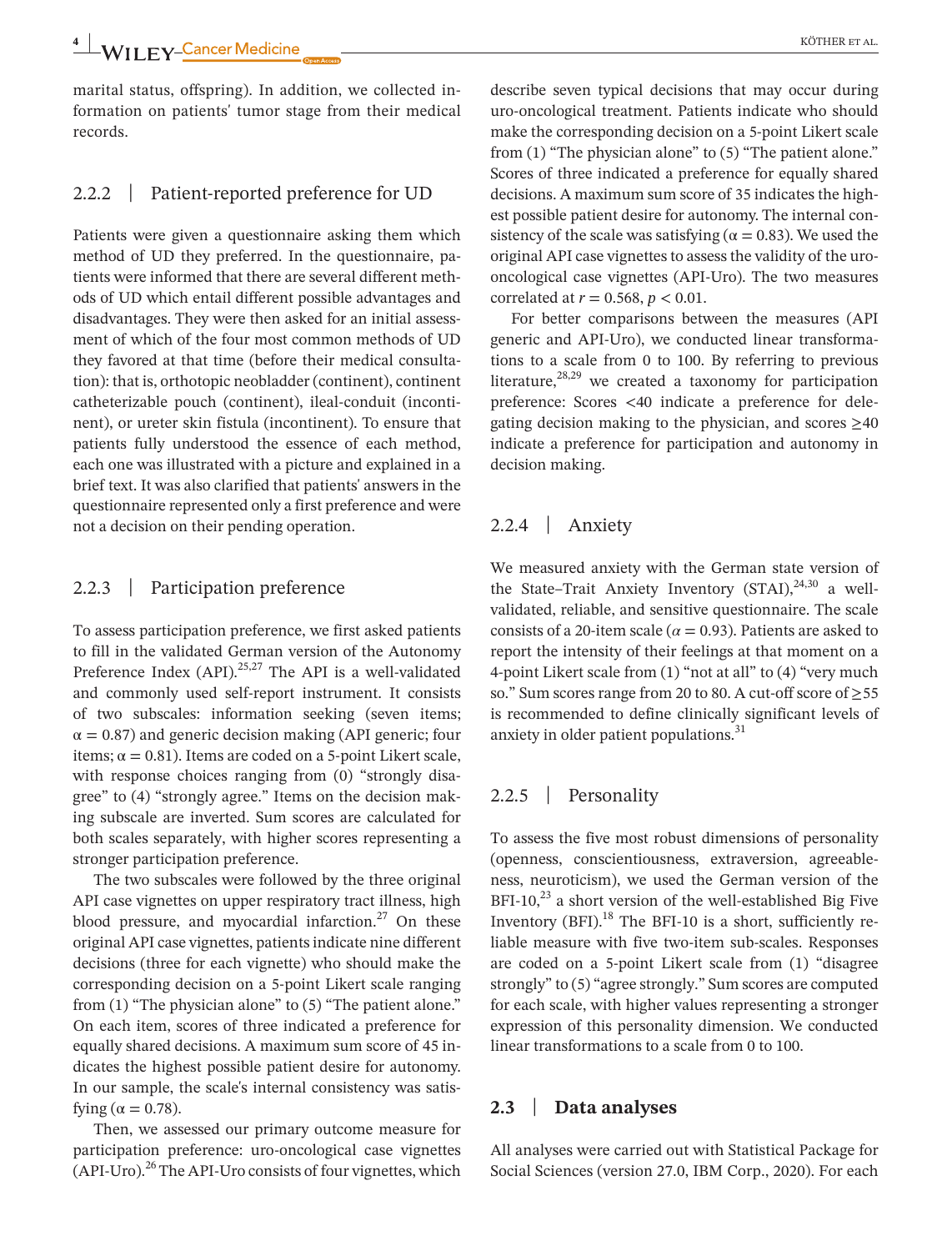measure, we excluded patients with more than 10% missings from the respective analysis. We imputed missing values  $(\leq10\%)$  by subscale mean for participation preference and anxiety. We conducted a drop-out analysis for all sociodemographic variables to examine potential systematic differences between completers and noncompleters. We compared sociodemographic characteristics for patients who preferred incontinent vs. continent UD with either  $\chi^2$ -tests or independent sample *t*-tests. Univariate descriptives are reported for anxiety, personality, and participation preferences. To assess differences in decision context (i.e., API and API-Uro) we conducted splits for patients who preferred to delegate decisions to the physician (delegators) and those who preferred participation in decision making (participators, cut-off of  $\geq$ 40) and compared proportions in a contingency table. Then, we conducted group comparisons between patients who preferred continent vs. incontinent UD (independent sample *t*-tests) for participation preferences, anxiety, and personality traits. We calculated Pearson product– moment correlations between all variables of interest to analyze the association of individual characteristics with uro-oncological participation preference. All significant variables were then tested as predictor variables in a subsequent multiple linear regression analysis. Statistical significance was set at  $\alpha = 0.05$ . Where applicable, we report effect sizes and interpret them based on Cohen's taxonomy.<sup>32</sup>

## **3** | **RESULTS**

# **3.1** | **Descriptive information**

Of the  $N = 191$  patients who received a questionnaire, 5.24% were non-completers. Drop-out analyses indicated that there were no significant differences between groups. Table 1 summarizes the demographics of the final patient sample  $(N = 180)$ . The sample was primarily German, male, without secondary school education, in a stable relationship, and most had children. The mean age was 68.77 years (SD =  $9.28$ ; range 46 to 86). Most patients (65.6%) had a clinical tumor stage cT2 or higher. The majority reported a clear treatment preference (78.9%), and most preferred continent to incontinent forms of UD (44.4% vs. 34.4%), 21.1% did not report a preferred treatment.

Many patients reported high levels of anxiety  $(M = 49.57, SD = 11.57)$ , and a third  $(32.2%)$  scored above the clinical cut-off for significant anxiety symptoms. Mean scores for the five personality dimensions were as follows: openness ( $M = 60.52$ , SD = 24.78), conscientiousness ( $M = 77.11$ , SD = 18.63), extraversion ( $M = 55.83$ ,

EXOTHER ET AL. **In the case of the contract of the contract of the contract of the contract of the contract of the contract of the contract of the contract of the contract of the contract of the contract of the contract of** 

 $SD = 24.14$ ), agreeableness ( $M = 58.10$ ,  $SD = 18.38$ ), neuroticism ( $M = 47.47$ , SD = 20.86).

Most patients expressed a strong desire for information  $(M = 91.63, SD = 12.11)$ , but a low desire for autonomy in generic decision making ( $M_{API}$  = 30.99, SD = 23.71). Participation preference was also low in the case vignettes  $(M_{\text{original vignettes}} = 29.82, SD = 13.56; M_{\text{API-Uro}} = 28.51,$ SD = 14.05). The two measures correlated at  $r = 0.568$ ,  $p < 0.01$ ; the means did not differ significantly ( $p = 0.229$ ).

Most patients (62.2%) preferred to delegate decision making to healthcare professionals for generic decision making (API), and even more (75.6%) for uro-oncological decisions (API-Uro). A split for delegators vs. those who preferred participation (cut-off of scores ≥40) classified most patients as delegators for both generic and urooncological decision making (58.1%). Still, over a quarter of patients (28.8%) preferred participation on one, but not the other measure (for more details see Table 2).

# **3.2** | **Interindividual differences in treatment preferences**

Patients who preferred continent to incontinent UD showed no differences in their generic participation preference (API,  $p = 0.48$ ), their scores on the uro-oncological case vignettes (API-Uro,  $p = 0.94$ ), or their anxiety  $(p = 0.09)$ . Table 3 summarizes the group comparisons for participation preferences, anxiety, and personality. In their five-factor personality profiles patients who preferred continent UD scored higher in conscientiousness  $(M = 81.33, SD = 15.75)$  than patients who preferred incontinent UD ( $M = 72.18$ , SD = 21.16,  $t[139] = -2.94$ ,  $p < 0.01$ ). There were no significant differences for the other dimensions of personality. Patient groups did not differ on anxiety or participation preference.

# **3.3** | **Correlates and predictors of urooncological participation preference**

We conducted correlation analyses for all variables to explore the relationships between participation preferences, anxiety, and personality. Exact statistics are reported in Table 4. We observed no significant correlations between generic participation preference (API) and anxiety or personality ( $ps > 0.05$ ) except for agreeableness ( $r = -0.166$ ,  $p \leq 0.05$ ). Our results indicate small effects for urooncological participation preference (API-Uro) and anxiety and neuroticism: Higher uro-oncological participation preference (API-Uro) correlated with increased anxiety  $(r = 0.202, p < 0.05)$  and higher neuroticism  $(r = 0.180,$  $p < 0.05$ ).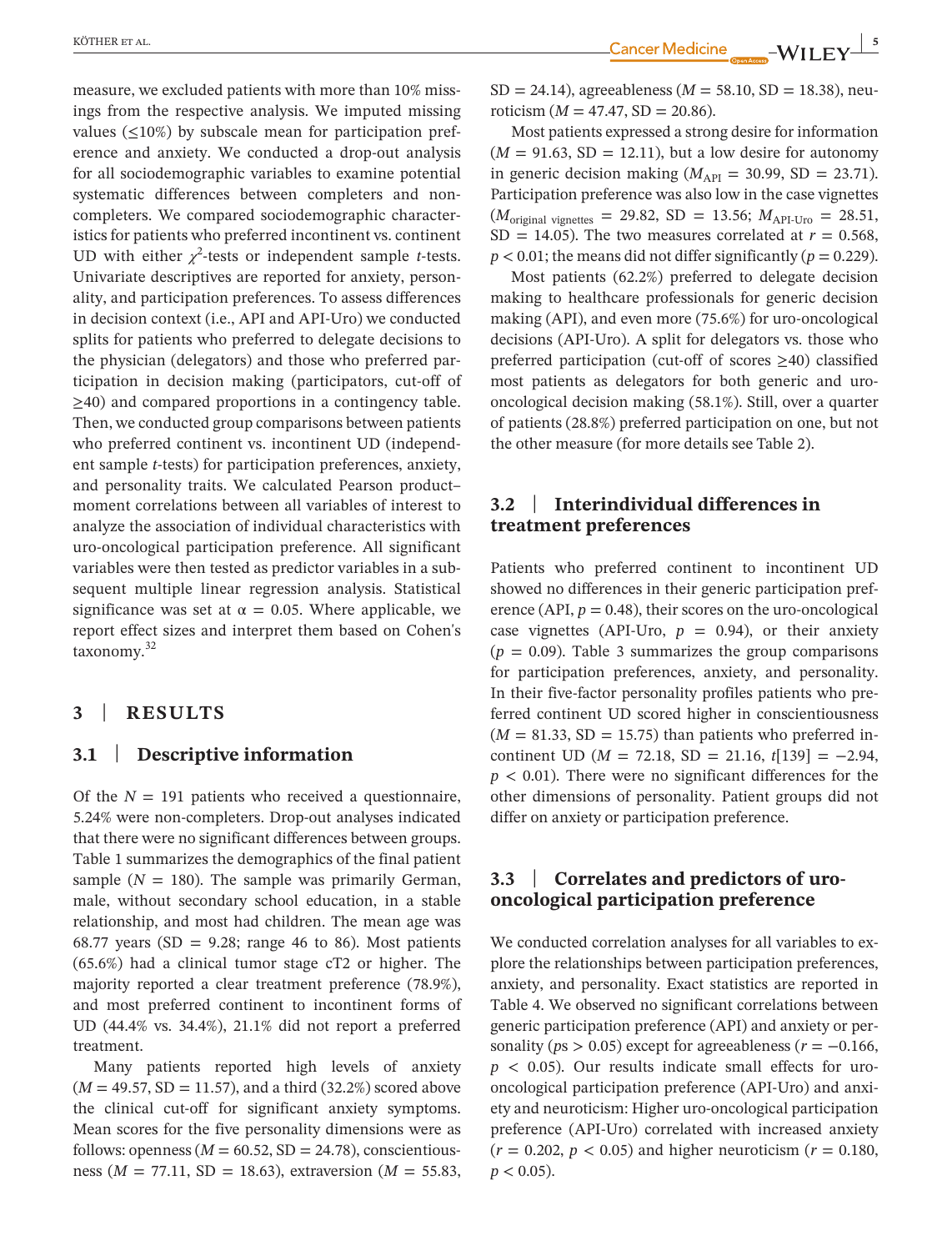| Characteristics <sup>a</sup>      | Total sample<br>$(N = 180)$ |      | Continent UD<br>$(n = 80)$ |              | Incontinent UD<br>$(n = 62)$ |           |
|-----------------------------------|-----------------------------|------|----------------------------|--------------|------------------------------|-----------|
|                                   | $\boldsymbol{M}$            | SD.  | $\boldsymbol{M}$           | SD.          | $\boldsymbol{M}$             | <b>SD</b> |
| Age***                            | 68.77                       | 9.28 | 65.09                      | 8.93         | 71.11                        | 8.43      |
| Gender                            | $\boldsymbol{n}$            | $\%$ | $\boldsymbol{n}$           | $\%$         | $\boldsymbol{n}$             | %         |
| Male                              | 136                         | 75.6 | 65                         | 81.3         | 44                           | 71.0      |
| Female                            | 43                          | 23.9 | 15                         | 18.8         | 18                           | 29.0      |
| Nationality                       |                             |      |                            |              |                              |           |
| German                            | 171                         | 95.0 | 75                         | 93.8         | 61                           | 98.4      |
| Other                             | 9                           | 5.0  | 5                          | 6.3          | $\mathbf{1}$                 | 1.6       |
| <b>Educational level</b>          |                             |      |                            |              |                              |           |
| University degree                 | 36                          | 20.0 | 21                         | 26.3         | 9                            | 14.5      |
| Secondary school<br>education     | 14                          | 7.8  | 7                          | 8.8          | 5                            | 8.1       |
| No secondary school<br>education  | 120                         | 66.7 | 50                         | 62.5         | 42                           | 67.7      |
| No school education               | 5                           | 2.8  | $\overline{0}$             | $\mathbf{0}$ | 3                            | 4.8       |
| Employment***                     |                             |      |                            |              |                              |           |
| Retired                           | 124                         | 68.9 | 40                         | 50.0         | 52                           | 83.9      |
| Employed                          | 43                          | 23.9 | 34                         | 42.5         | 7                            | 11.3      |
| Unemployed                        | 6                           | 3.3  | 3                          | 3.8          | 1                            | 1.6       |
| In education                      | 3                           | 1.7  | 1                          | 1.3          | 1                            | 1.6       |
| Relationship status               |                             |      |                            |              |                              |           |
| Living together with<br>a partner | 137                         | 76.1 | 64                         | 80.0         | 47                           | 75.8      |
| Separated, single or<br>widowed   | 43                          | 23.9 | 16                         | 20.0         | 15                           | 24.2      |
| Offspring                         |                             |      |                            |              |                              |           |
| With children                     | 153                         | 85.0 | 67                         | 83.8         | 52                           | 83.9      |
| Without children                  | 26                          | 14.4 | 12                         | 15.0         | 10                           | 16.1      |

**TABLE 1** Sociodemographic characteristics of the sample split for patients who reported a preference for continent UD or incontinent UD

a Significant differences in the characteristics between patients who preferred incontinent and continent UD are marked by  $*$  and determined either by Pearson's  $\chi^2$ -test or independent sample *t*-test. Diverging numbers of patients are due to missing values.

 $*^{**}p < 0.001$ .

|                               | Generic participation preference (API) |                      |               |  |  |  |  |
|-------------------------------|----------------------------------------|----------------------|---------------|--|--|--|--|
| Uro-oncological Participation | $N(\%)$                                | $N(\%)$              | $N(\%)$       |  |  |  |  |
| Preference (API-Uro)          | <b>Delegators</b>                      | <b>Participators</b> | <b>Total</b>  |  |  |  |  |
| Delegators                    | 93(58.1)                               | 35(21.9)             | 128<br>(80.0) |  |  |  |  |
| Participators                 | 11(6.9)                                | 21(13.1)             | 32(20.0)      |  |  |  |  |
| Total                         | 104(65.0)                              | 56(35.0)             | 160(100)      |  |  |  |  |

**TABLE 2** Contingency table for patient-reported participation preferences for generic decision making (API) and on the uro-oncological case vignettes (API-Uro)

*Note*: Cut-off for participators ≥40 on the respective measure.

We conducted multiple linear regression analyses for uro-oncological participation preference (API-Uro) and included anxiety and neuroticism as predictors. The regression model explained 3.7% of variance, model fit

 $F(1,156) = 6.936, p < 0.01$ , with an  $R^2$  of  $0.043$  ( $\Delta R^2 = 0.037$ ). Only anxiety was a significant predictor of uro-oncological participation preference  $(\beta = 0.207, t[156] = 2.634,$  $p < 0.01$ ).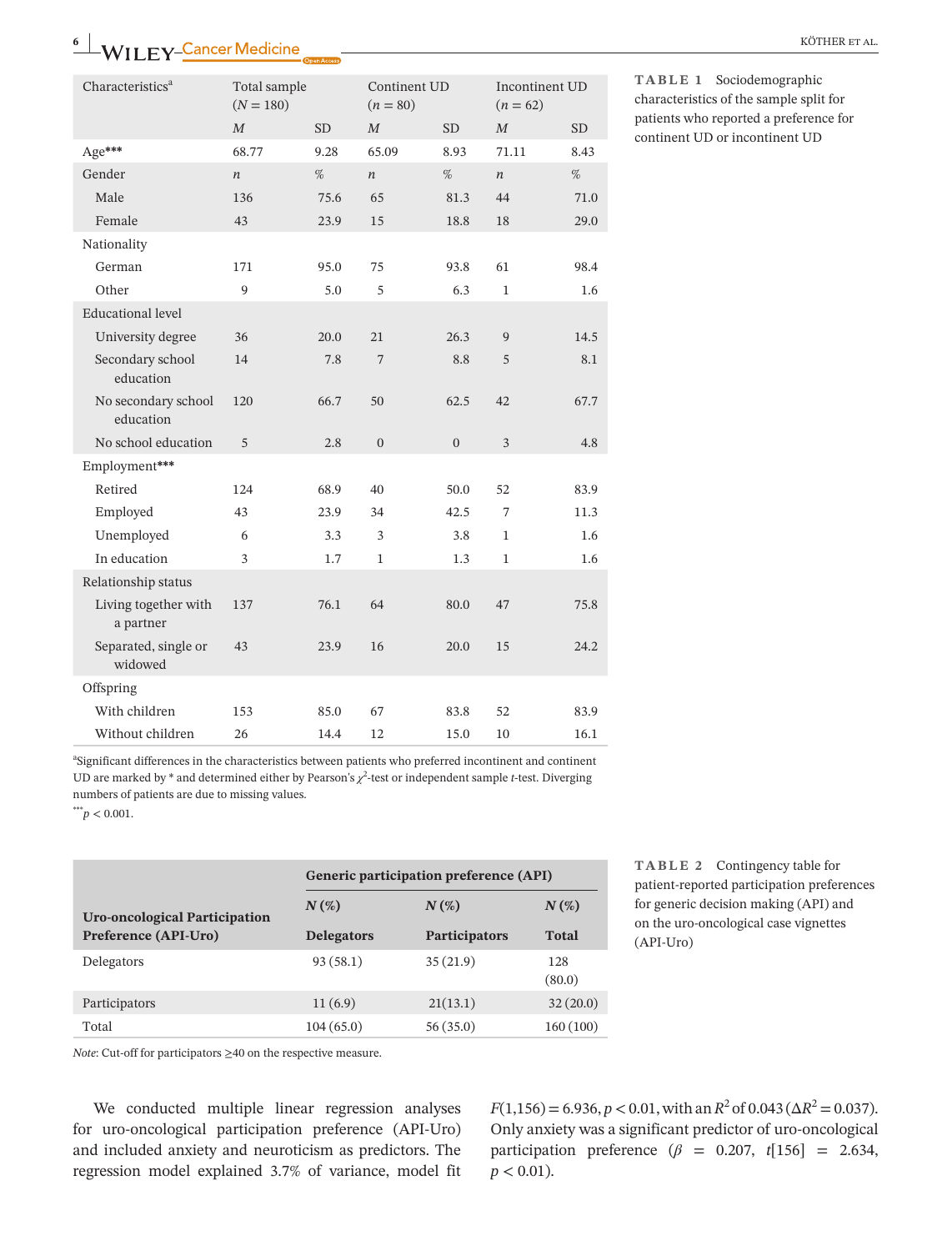**TABLE 3** Group comparisons for patients who preferred continent versus incontinent UD: means, standard deviations, *t*-tests, and effect sizes

|                                                       | <b>Continent UD</b><br>$(n = 80)$ |           | <b>Incontinent UD</b><br>$(n = 62)$ |           |               |                  | Cohen's          |
|-------------------------------------------------------|-----------------------------------|-----------|-------------------------------------|-----------|---------------|------------------|------------------|
| <b>Measures</b>                                       | $\boldsymbol{M}$                  | <b>SD</b> | $\boldsymbol{M}$                    | <b>SD</b> | t(df)         | $\boldsymbol{p}$ | $\boldsymbol{d}$ |
| Participation preference                              |                                   |           |                                     |           |               |                  |                  |
| Generic participation preference<br>(API)             | 32.15                             | 23.00     | 29.24                               | 24.19     | $-0.715(133)$ | 0.476            |                  |
| Uro-oncological participation<br>preference (API-Uro) | 26.98                             | 13.48     | 26.81                               | 14.30     | $-0.071(132)$ | 0.943            |                  |
| Anxiety (STAI)                                        |                                   |           |                                     |           |               |                  |                  |
| <b>STAI</b> state                                     | 47.64                             | 11.47     | 51.10                               | 11.93     | 1.69(131)     | 0.093            |                  |
| Personality (BFI-10)                                  |                                   |           |                                     |           |               |                  |                  |
| <b>Openness</b>                                       | 64.87                             | 23.09     | 57.99                               | 27.58     | $-1.61(138)$  | 0.111            |                  |
| Conscientiousness                                     | 81.33                             | 15.75     | 72.18                               | 21.16     | $-2.94(139)$  | 0.004            | $-0.50$          |
| Extraversion                                          | 59.49                             | 22.31     | 55.85                               | 25.28     | $-0.91(139)$  | 0.365            |                  |
| Agreeableness                                         | 58.23                             | 18.87     | 59.07                               | 16.19     | 0.28(139)     | 0.779            |                  |
| Neuroticism                                           | 44.46                             | 20.09     | 47.18                               | 19.79     | 0.80(139)     | 0.424            |                  |

*Note*: Significant group differences are marked in bold print.

**TABLE 4** Correlation coefficients for participation preference, anxiety, and five-factor personality

| <b>Variable</b>                        | 1         | $\overline{2}$ | 3                        | $\overline{\mathbf{4}}$  | 5              | 6          | 7                        | 8 |
|----------------------------------------|-----------|----------------|--------------------------|--------------------------|----------------|------------|--------------------------|---|
| 1. Generic participation pref.         | -         |                |                          |                          |                |            |                          |   |
| 2. Uro-oncological participation pref. | $0.447**$ | -              |                          |                          |                |            |                          |   |
| 3. Anxiety                             | 0.142     | $0.202*$       | $\overline{\phantom{a}}$ |                          |                |            |                          |   |
| 4. Openness                            | 0.045     | $-0.016$       | $-0.078$                 | $\overline{\phantom{a}}$ |                |            |                          |   |
| 5. Conscientiousness                   | 0.068     | $-0.098$       | 0.025                    | $0.240**$                | $\overline{a}$ |            |                          |   |
| 6. Extraversion                        | 0.015     | $-0.120$       | $-0.299**$               | 0.146                    | 0.114          | -          |                          |   |
| 7. Agreeableness                       | $-0.166*$ | $-0.032$       | $-0.040$                 | $0.160*$                 | 0.104          | $-0.158*$  | $\overline{\phantom{a}}$ |   |
| 8. Neuroticism                         | 0.097     | $0.180*$       | $0.369**$                | $-0.040$                 | 0.062          | $-0.209**$ | $-0.084$                 |   |

*Note*. Correlations reported as Pearson's *r*. \**p* < 0.05, \*\**p* < 0.01, two-tailed. Effects that are small or larger are marked in bold print. Information Seeking, Generic Participation Pref. (Autonomy Preference Index); Uro-Oncological Participation Pref. (API-Uro); Anxiety (STAI State); Openness, Conscientiousness, Extraversion, Agreeableness, Neuroticism (BFI-10).

# **4** | **DISCUSSION**

Although health care providers generally agree on the importance of SDM, little is known about psychological patient characteristics that should be considered in this process. Our findings provide insight into the role of psychological patient characteristics (i.e., anxiety and five-factor personality traits) for SDM on two dimensions: patient-reported preferences for treatments and participation preferences. First, our results on patientreported treatment preference emphasize the relevance of personality. As expected, individuals who reported lower contentiousness were more likely to prefer less complex treatment methods associated with a less intensive rehabilitation process (incontinent UD). Our

hypothesis that openness might be relevant was not confirmed. While we found no significant effect, our descriptive data (as shown in Table 3) indicate that individuals with higher openness tend to prefer more complex treatment methods (continent UD), which may be more suitable to safeguard their active lifestyle. Second, our results on patient-reported participation preference provide evidence that anxiety may drive the motivation to be more involved in pertinent decisions. Decision context is clearly relevant for participation preference. Even though mean values for generic and uro-oncological decision making were similar, we found substantial differences in proportions between participators and delegators for each measure as well as differences regarding associated factors.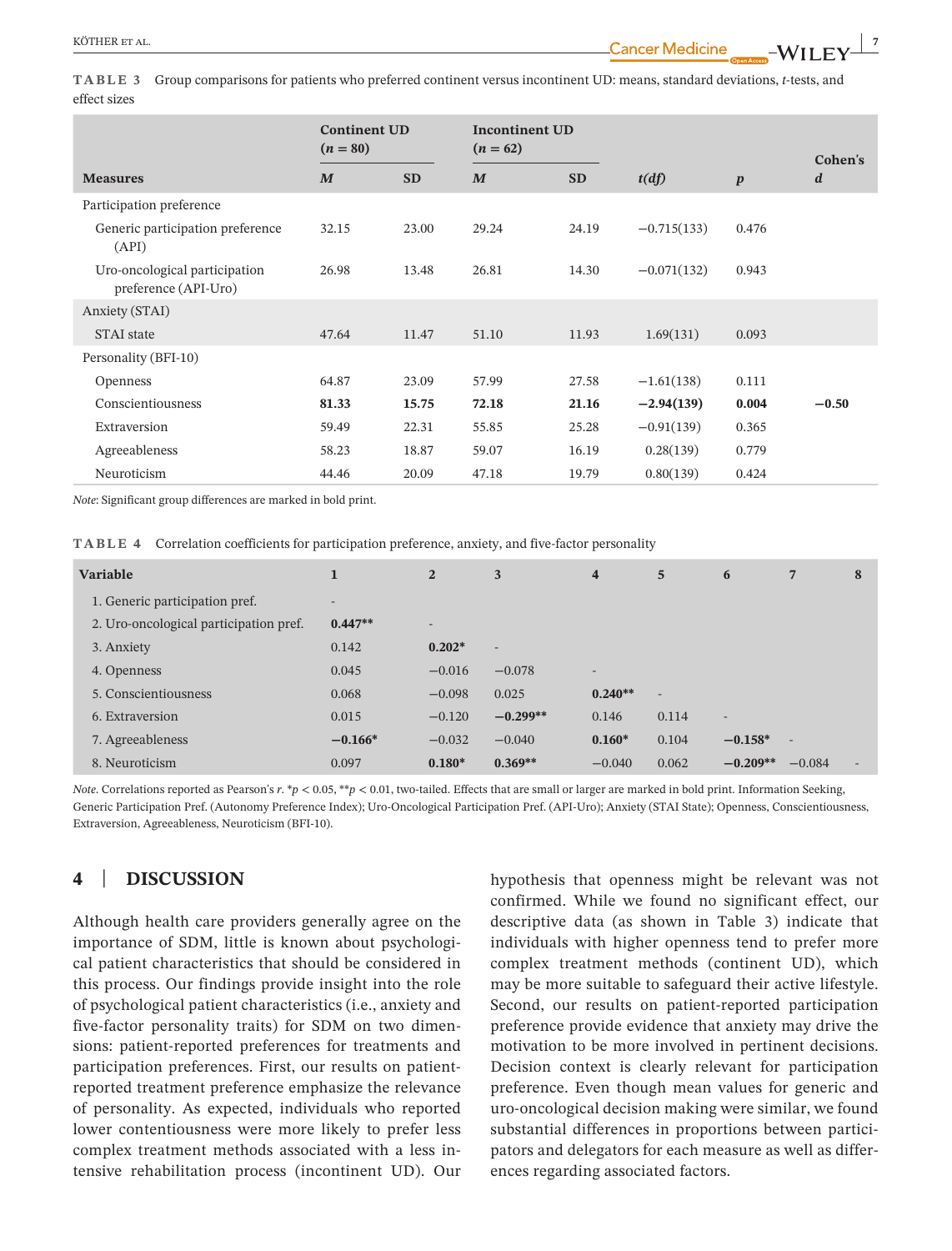Our results strengthen and expand previous findings on the effects of personality on SDM. $^{17}$  We identified conscientiousness as an important personality dimension regarding patient-reported treatment preference. This is well in line with previous findings that established a significant link between conscientiousness and patient adherence to treatment.<sup>33</sup> Individuals with higher agreeableness reported lower generic participation preference, with a small effect size. This fits with literature that suggests patients' fear of being labeled a 'bad patient' can limit active engagement and predict lower participation preference.<sup>34</sup> It is possible that we did not find the same effect for uro-oncological participation preference because these decisions are more pertinent to the patients and their uro-oncological healthcare choices have consequences for patients' health. We encourage future studies to replicate and extend these findings on personality.

Patients in our sample reported a high rate of clinical anxiety, which replicated previous findings with uro-oncological patients.<sup>7</sup> High levels of anxiety may drive the motivation to be engaged in SDM for specific decisions relevant to the patient. In our regression model for uro-oncological participation preference, anxiety explains only a small proportion of variance. While this leaves a large proportion of variance unaccounted for, participation preference is a multifaceted phenomenon, and one cannot expect a single factor to explain large proportions of variance. Moreover, our results replicate recent findings on anxiety and participation preference for COVID-19 related decision making.<sup>13</sup>

Our results support and extend our previous finding that individuals who experience symptoms of anxiety and depression before a medical consultation are more concerned and conflicted about their treatment decisions in an independent sample. $7$  More anxious individuals may already feel conflicted about treatment options before the consultation and consequently experience a more vital need to address these concerns and worries, resulting in a higher participation preference. However, higher participation preference does not necessarily entail more participation in decision making; a mismatch between the two is not uncommon.<sup>35</sup> To achieve concordance between preferred and perceived level of involvement and thus higher patient satisfaction, physicians should facilitate a discussion about participation in SDM with their patients. While a recent study on patient participation in urology suggests high levels of overall patient involvement and satisfaction, many patients still report not having been explicitly asked about their preferred involvement in decision making.<sup>36</sup> Patients' decision making preferences are a valuable information and should be regularly assessed and applied in clinical practice.<sup>9</sup> Our results demonstrate that physicians should especially support and engage more anxious

patients during decision making. It is well known that effective responses to patients' informational and emotional needs can reduce distress in cancer patients.<sup>14</sup>

# **4.1** | **Study limitations**

Our conclusions need to be considered in light of some limitations. First, our sample size is limited, even though it is in line with previous studies on muscle-invasive bladder cancer<sup>20</sup> and sufficient to detect medium effect sizes with an independent sample *t*-test. However, we may have been unable to identify smaller effects for sub-group comparisons (e.g., an association between openness and patient-reported treatment preferences). Also, while the sample characteristics (primarily older males) are typical for bladder cancer patients, the limited proportion of younger and female patients decreases the generalizability of our findings to other patient groups. Furthermore, as male cancer patients are less likely to report anxiety than females, $37$  we may have underestimated anxiety in our sample. Still, the anxiety rate is in line with comparable studies on cancer patients that include more females.<sup>38</sup> Also, the multicenter approach contributes to the generalizability of our findings. While other aspects of our study samples' composition (e.g., demographics such as nationality, relationship status, and having children) could be relevant to patients' perception of treatment alternatives and their preferences regarding choice of UD, we found no significant differences for patients who preferred continent versus incontinent UD for any of these characteristics. However, other characteristics that may have influenced patient preferences, like patients' pre-consultation level of information on treatment options, was not controlled for. Future studies may opt to consider this.

Second, our results are based on self-report. This is the most common method, and self-report tests and case vignettes are widely used to determine patient participation preferences. But the use of hypothetical case vignettes has been evaluated critically as there can be a gap between hypothetical and actual preferences.<sup>28</sup> However, the urooncological case vignettes (API-Uro) we used to describe typical decisions for the oncological condition that our patient sample was affected by, thus minimalizing a potential empathy gap for the scenario. Similar procedures have contributed valuable information to the literature.<sup>13</sup>

# **4.2** | **Conclusion and clinical implications**

Treatment decisions in oncology are often highly preference-sensitive, as they are very invasive and involve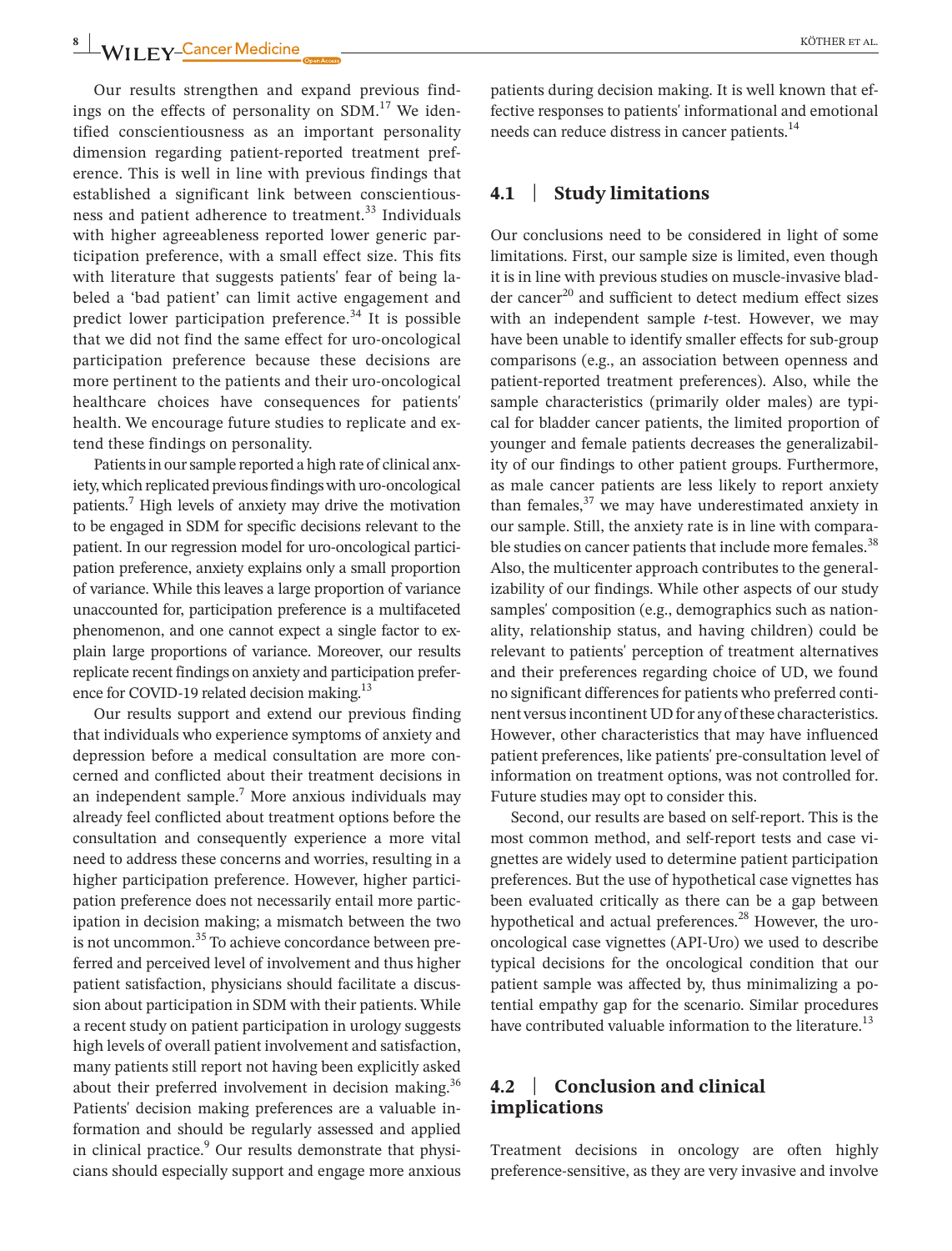a significant amount of uncertainty. The choice for the best fit of UD, faced by patients with muscle-invasive bladder cancer, is a prime example of this. Our results demonstrate that different patients have different preferences, and personality traits and emotions such as anxiety are important factors for both treatment and participation preferences.

Screening patients for relevant aspects of personality and emotional distress may help healthcare professionals identify those who are more hesitant about complex treatment options and those who want more participation in their medical decisions. This would benefit the discussion on treatment approaches and foster patient-centered care. An effective way to increase patient support and facilitate patient engagement in decision making can be to use decision aids<sup>39</sup>; available decision aids for urological cancer entities have recently been summarized and evaluated.<sup>40</sup> At the same time, some patients may benefit from psychosocial interventions to reduce negative affect and increase support in decision making.<sup>41</sup>

Our results highlight the need for a systematic assessment of patient-reported preferences of specific treatments and also of their preferences concerning participation in the clinical setting. This may foster patient engagement. Most importantly, anxiety needs to be assessed and addressed in the medical consultation to enable the professional to relieve the emotional distress patients experience during cancer treatment.

### **ACKNOWLEDGMENTS**

Funding for this work was received by the German Cancer Aid (Deutsche Krebshilfe) funding program patient orientation (grant number: 7011323). The publication of this article was funded by the Baden-Württemberg Ministry of Science, Research and the Arts and by the University of Mannheim.

# **CONFLICT OF INTEREST**

The authors have no conflict of interest to declare.

# **AUTHOR CONTRIBUTIONS**

A.K. Köther: study conception and design, data management, analysis, and interpretation of data, manuscript writing, manuscript editing. B. Büdenbender: study conception and design, manuscript editing. B. Grüne: acquisition of data, manuscript editing. S. Holbach, J. Huber, N. von Landenberg, J. Lenk, T. Martini: acquisition of data. M.S. Michel: acquisition of funding, supervision. M.C. Kriegmair: acquisition of funding, study conception and design, acquisition of data, supervision, manuscript editing. G.W. Alpers: acquisition of funding, study conception and design, interpretation of data, supervision, manuscript editing and revision.

#### **ETHICS STATEMENT**

Ethical approval for the study was received from the research ethics committee of the Medical Faculty of Mannheim of the University of Heidelberg (MA-2019-727 N). Patients provided written informed consent.

### **DATA AVAILABILITY STATEMENT**

The data used for this study are available upon request and have been deposited on MADATA (University of Mannheim) Research Data Repository at [10.7801/389](https://doi.org/10.7801/389)<sup>42</sup> and will be made available by the authors, without undue reservation, to any qualified researcher.

# **ORCID**

*Anja K. Köther* <https://orcid.org/0000-0003-1136-6385> *Björn Büdenbender* [https://orcid.](https://orcid.org/0000-0003-1909-1224) [org/0000-0003-1909-1224](https://orcid.org/0000-0003-1909-1224) *Georg W. Alpers*  $\bullet$  <https://orcid.org/0000-0001-9896-5158>

#### **REFERENCES**

- 1. Charles C, Gafni A, Whelan T. Shared decision-making in the medical encounter: what does it mean? (or it takes at least two to tango). *Soc Sci Med*. 1997;44:681-692. doi[:10.1016/](https://doi.org/10.1016/S0277-9536(96)00221-3) [S0277-9536\(96\)00221-3](https://doi.org/10.1016/S0277-9536(96)00221-3)
- 2. Elwyn G, Frosch D, Thomson R, et al. Shared decision making: a model for clinical practice. *J Gen Intern Med*. 2012;27:1361- 1367. doi[:10.1007/s11606-012-2077-6](https://doi.org/10.1007/s11606-012-2077-6)
- 3. Elwyn G, Frosch D, Rollnick S. Dual equipoise shared decision making: definitions for decision and behaviour support interventions. *Implement Sci*. 2009;4:75. doi:[10.1186/1748-5908-4-75](https://doi.org/10.1186/1748-5908-4-75)
- 4. Mazzocco K, Masiero M, Carriero MC, Pravettoni G. The role of emotions in cancer patients' decisionmaking. *Ecancermedicalscience*. 2019;13:914. doi[:10.3332/](https://doi.org/10.3332/ecancer.2019.914) [ecancer.2019.914](https://doi.org/10.3332/ecancer.2019.914)
- 5. Flynn KE, Smith MA. Personality and health care decisionmaking style. *J Gerontol Series B*. 2007;62:P261-P267. doi[:10.1093/geronb/62.5.P261](https://doi.org/10.1093/geronb)
- 6. Zabora J, Brintzenhofeszoc K, Curbow B, Hooker C, Piantadosi S. The prevalence of psychological distress by cancer site. *Psychooncology*. 2001;10:19-28. doi:[10.1002/1099-](https://doi.org/10.1002/1099-1611(200101) [1611\(200101/02\)10:1<19:AID-PON501>3.0.CO;2-6](https://doi.org/10.1002/1099-1611(200101)
- 7. Köther AK, Alpers GW, Büdenbender B, Lenhart M, Michel MS, Kriegmair MC. Predicting decisional conflict: anxiety and depression in shared decision making. *Patient Educ Couns*. 2021;104:1229-1236. doi[:10.1016/j.pec.2020.10.037](https://doi.org/10.1016/j.pec.2020.10.037)
- 8. van Randenborgh A, de Jong-Meyer R, Hüffmeier J. Decision making in depression: differences in decisional conflict between healthy and depressed individuals. *Clin Psychol Psychother*. 2010;17:285-298. doi:[10.1002/cpp.651](https://doi.org/10.1002/cpp.651)
- 9. Ihrig A, Maatouk I, Friederich HC, et al. The treatment decisionmaking preferences of patients with prostate cancer should be recorded in research and clinical routine: a pooled analysis of four survey studies with 7169 patients. *J Cancer Educ*. 2020;1-8. Epub ahead of print. doi[:10.1007/s13187-020-01867-2](https://doi.org/10.1007/s13187-020-01867-2)
- 10. Hartley CA, Phelps EA. Anxiety and decision-making. *Biol Psychiatry*. 2012;72:113-118. doi:[10.1016/j.biopsych.2011.12.027](https://doi.org/10.1016/j.biopsych.2011.12.027)